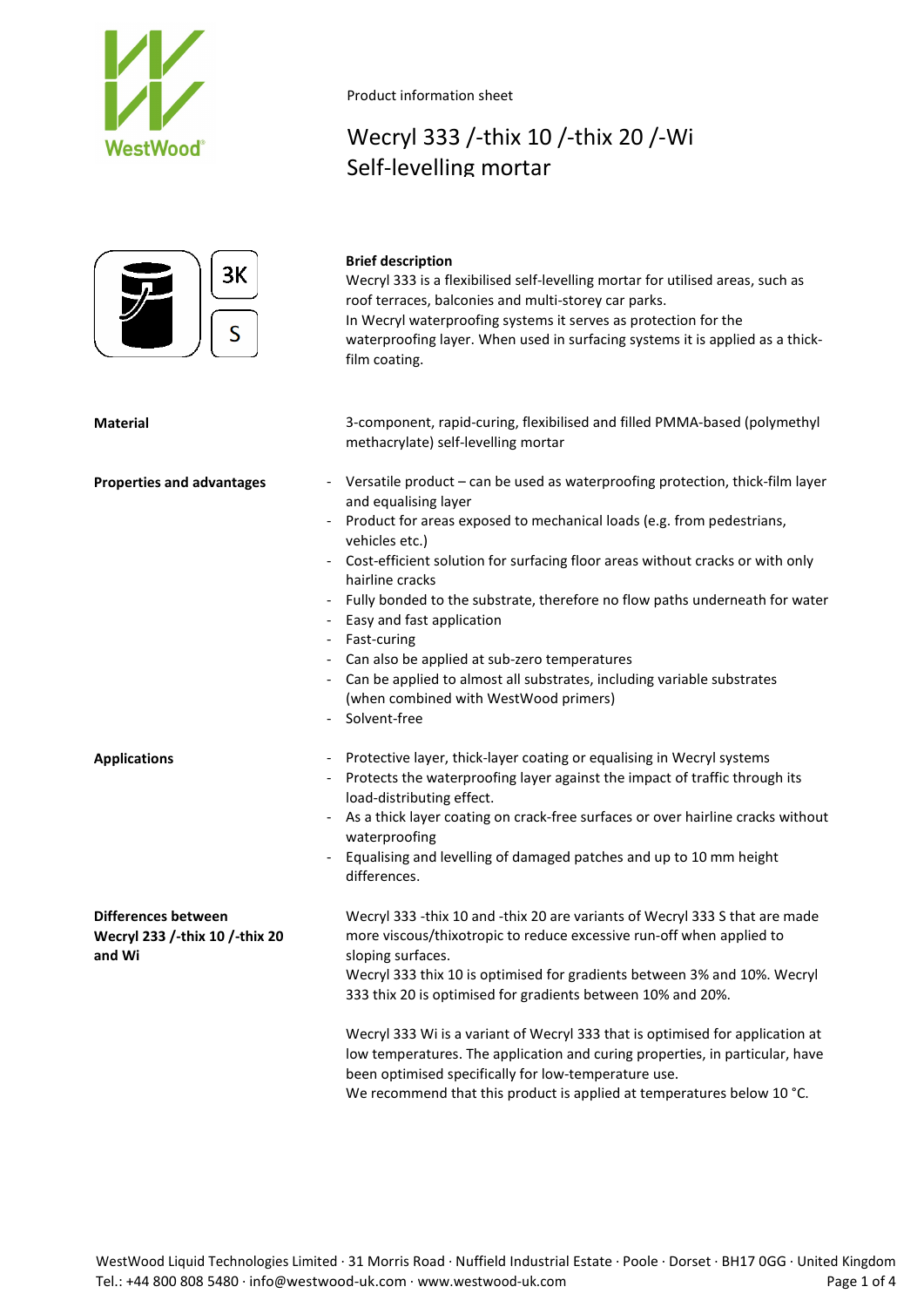

Product information sheet

# Wecryl 333 /-thix 10 /-thix 20 /-Wi Self-levelling mortar

KAT

| Pack size                                                                 | Wecryl 333 /-thix 10 /-thix 20 /-Wi is supplied as components               |
|---------------------------------------------------------------------------|-----------------------------------------------------------------------------|
|                                                                           | Wecryl 333 H /-thix 10 /-thix 20 /-Wi (base resin) and Wecryl 333 S (powder |
| $\bigcirc$<br>$\Box$<br>$\left[\overline{\overline{\mathsf{Kat}}}\right]$ | component) together with the catalyst.                                      |

| Summer:   |                                              |
|-----------|----------------------------------------------|
| 10.00 kg  | Wecryl 333 H /-thix 10 /-thix20 (base resin) |
| 23.00 kg  | Wecryl 333 S (powder component)              |
| $0.20$ kg | Wekat 900 (2 x 0.1 kg)                       |
| 33.20 kg  |                                              |
| Winter:   |                                              |
| 10.00 kg  | Wecryl 333 H Wi (base resin)                 |
| 23.00 kg  | Wecryl 333 S (powder component)              |
| $0.40$ kg | Wekat 900 (4 x 0.1 kg)                       |
| 33.40 kg  |                                              |
|           |                                              |

**Colours** RAL 7032 pebble grey

**Storage** Store products sealed in their original airtight container and in a cool, dry and frost-free place. The unopened product has a shelf life of at least 6 months after delivery. Direct sunlight on the containers should be avoided, including on site. After removing some of the contents, reseal the containers so they are airtight.

The product can be applied within the following temperature ranges:

| Product                        | Temperature range, in °C |                |               |  |  |  |
|--------------------------------|--------------------------|----------------|---------------|--|--|--|
|                                | Air                      | Substrate*     | Material      |  |  |  |
| Wecryl 333 /-thix 10 /-thix 20 | $+3$ to $+35$            | $+3$ to $+50*$ | $+3$ to $+30$ |  |  |  |
| Wecryl 333 Wi                  | $-5$ to $+25$            | $-5$ to $+30*$ | $+3$ to $+20$ |  |  |  |

\* The substrate temperature must be at least 3 °C above the dew point during application and curing.

The substrate temperature must not be less than +3 °C if a topping is applied to the surface. Reaction problems can occur at lower temperatures. (See preparation for subsequent layers.)

### **Moisture**

The relative humidity must be  $\leq$  90%. The surface to be coated must be dry and ice-free. The surface must be protected from moisture until the coating has hardened.

## **Application conditions Temperatures**



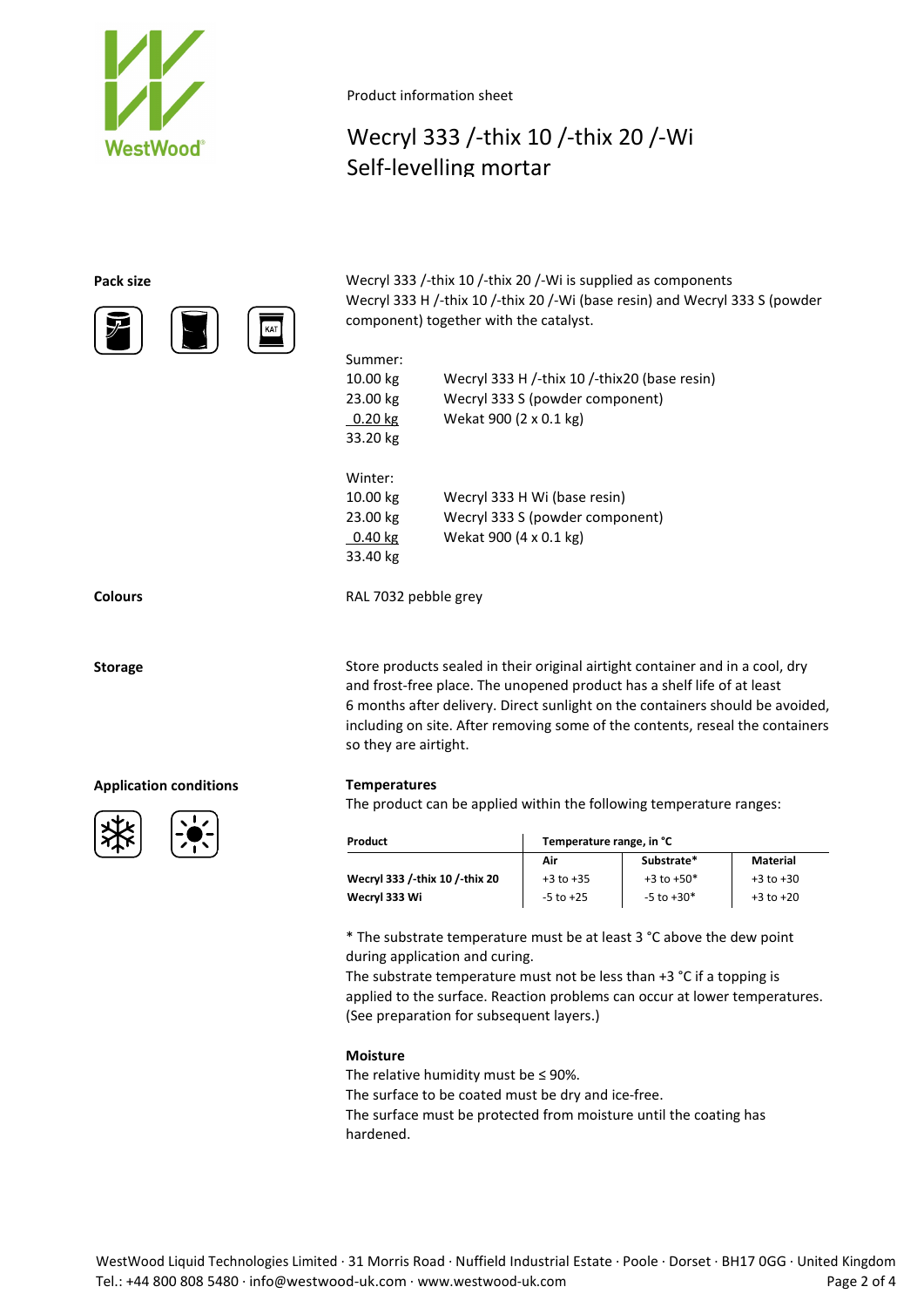

Product information sheet

# Wecryl 333 /-thix 10 /-thix 20 /-Wi Self-levelling mortar

## **Reaction times and required amounts of catalyst**

|                    | Wecryl 333 /-thix 10 /-thix 20 | Wecryl 333 Wi          |
|--------------------|--------------------------------|------------------------|
|                    | (at 20 °C, 2% catalyst)        | (at 3 °C, 4% catalyst) |
| Pot life           | approx. 15 min                 | approx. 20 min         |
| Rainproof          | approx. 30 min                 | approx. 45 min         |
| Can be walked on/  |                                | approx. 75 min         |
| overcoated         | approx. 1 hour                 |                        |
| <b>Curing time</b> | approx. 3 hours                | approx. 6 hours        |

Higher temperatures or greater proportions of catalyst will shorten reaction times, while lower temperatures and smaller proportions of catalyst will extend reaction times.

The following table indicates the recommended amount of catalyst required to adjust the curing reaction to the temperature. The amount of catalyst required is determined by the quantity of resin, i.e. Wecryl 333 H.

|  | Product   Substrate temperature in °C; required amounts of Wekat 900 in % w/w (guide) |
|--|---------------------------------------------------------------------------------------|
|--|---------------------------------------------------------------------------------------|

|          | $-10$ | -5 | +3 | +5 | 10 | 15 | 20 | 25 | 30 | 35 | 40 | 45 | 50 |
|----------|-------|----|----|----|----|----|----|----|----|----|----|----|----|
| Wecryl   |       | -  | 6% | 6% | 4% | 4% | 2% | 2% | 2% | 2% | 1% | 1% | 1% |
| 210/thix |       |    |    |    |    |    |    |    |    |    |    |    |    |
| 10/20    |       |    |    |    |    |    |    |    |    |    |    |    |    |
| Wecryl   |       | 6% | 6% | 6% | 4% | 4% | 2% | 2% | 2% | -  |    |    |    |
| 210 Wi   |       |    |    |    |    |    |    |    |    |    |    |    |    |

23.718 [-]

**Technical data** Density:





**Consumption rates** approx. 4.00 kg/m<sup>2</sup> for a smooth, even substrate

| DENSILV.                               |                            |
|----------------------------------------|----------------------------|
| Wecryl 333 /-thix 10 /-thix 20 /-Wi    | 1.76 $g/cm^{3}$            |
| (Wecryl 333 H /-thix 10 /-thix 20 /-Wi | $1.00 \text{ g/cm}^3$      |
| (Wecryl 333 S                          | $2.61$ g/cm <sup>3</sup> ) |
|                                        |                            |

Water Vapour Diffusion Resistance

Factor

### **Product application Application equipment / tools**

For mixing the product:

Mixing tool with twin-paddle stirrer

For applying the product:

- Coating trowel with triangular teeth (notch pattern 92) or
- Smoothing trowel

### **Substrate to be coated**

The self-levelling mortar can be applied either to the hardened WestWood Prime or to the hardened Wecryl waterproofing layer, as required.

### **Mixing**



First stir the base resin (Wecryl 333 H /-thix 10 /-thix 20) thoroughly and transfer to a mixing container. Add the sand (Wecryl 333 S) to the resin while stirring and continue until a smooth consistency is achieved (no lumps). Then add the catalyst while stirring the resin at the slow-speed

WestWood Liquid Technologies Limited · 31 Morris Road · Nuffield Industrial Estate · Poole · Dorset · BH17 0GG · United Kingdom Tel.: +44 800 808 5480 · info@westwood-uk.com · www.westwood-uk.com example a set the page 3 of 4